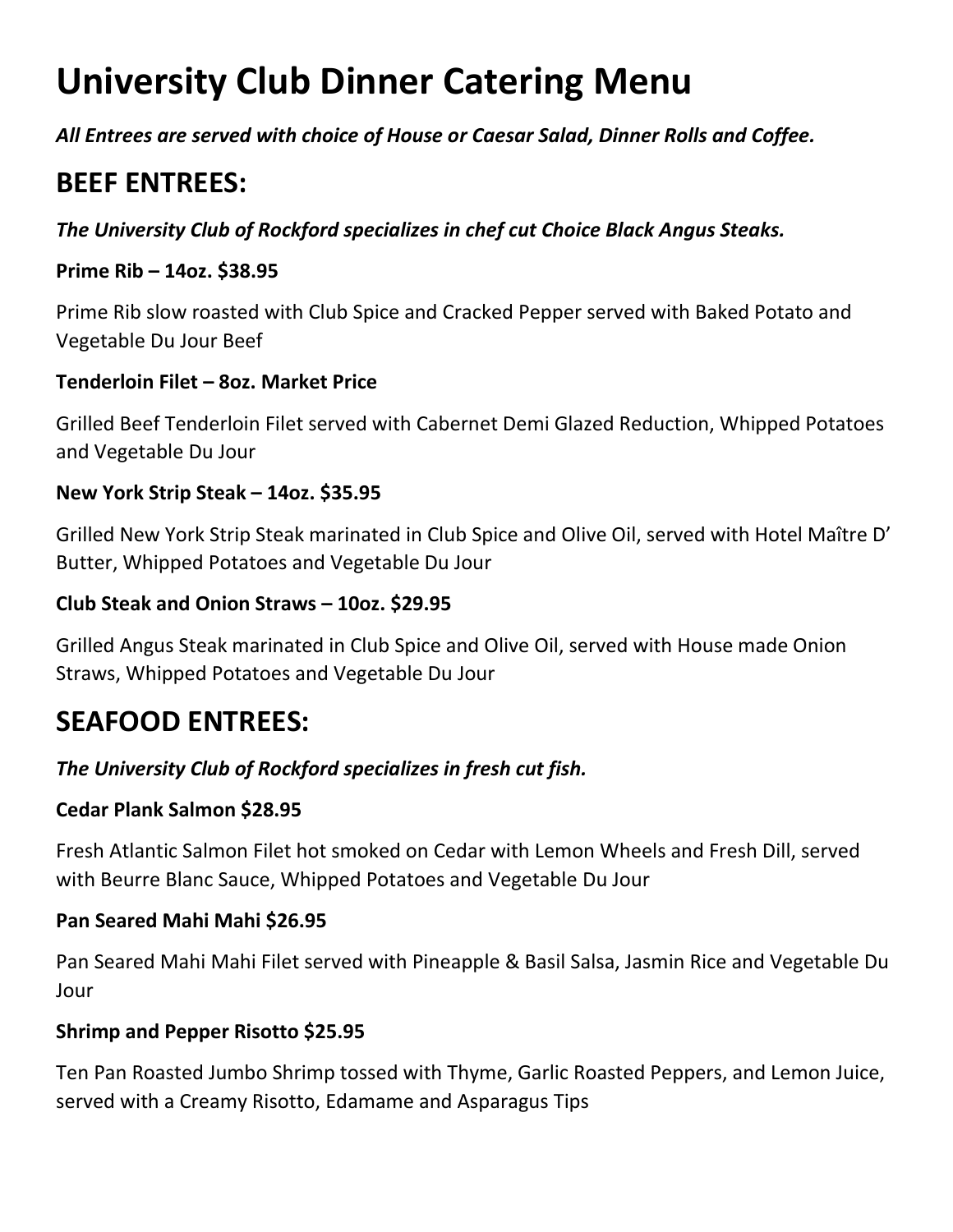# **OTHER ENTREES:**

# **Chicken Mignon Chicken Breast Stuffed with Sundried Tomatoes and Cream \$26.95**

Cheese, Served with Whipped Potatoes and Garlic Cream Sauce

# **Bistro Chicken \$26.95**

Herb Roasted Semi Boneless Half Chicken served with Herb Veloute, Roasted Red Potatoes and Vegetable Du Jour

# **Hazelnut Encrusted Chicken \$28.95**

Hazelnut Encrusted Chicken Breast served with Frangelico Cream Sauce, Wild Rice Pilaf and Vegetable Du Jour

# **Mediterranean Chicken Breast \$28.95**

Pan seared Chicken Breast topped with Pesto Sauce served with Balsamic Glaze and Orzo Pasta with Kalamata Olives, Sun-Dried Tomatoes and Feta Cheese

# **Stuffed Chicken Breast Oscar \$28.95**

Boneless, Skinless Chicken Breast filled with Crab & Asparagus Stuffing served with Hollandaise Sauce, Whipped Potatoes and Vegetable Du Jour

#### **Bone In Pork Chop - 12oz. \$25.95**

Grilled Bone In Pork Chop served with Wild Mushroom Ragout, Whipped Potatoes and Vegetable Du Jour

#### **Eggplant Parmesan \$22.95**

Eggplant layered with Ricotta and Parmesan cheeses topped with Marinara Sauce & Mozzarella Cheese, served with Pasta and Garlic Bread

#### **Pan Crisp Tofu Bean Curd marinated in Sesame Oil and Ginger \$21.95**

Served seared with Peanut Sauce, Napa Slaw, and Snap Peas

#### **Surf & Turf – Market Price**

Three Jumbo Gulf Shrimp Scampi and Beef Tenderloin Filet (5oz.) served with Cabernet Reduction, Whipped Potatoes and Vegetable Du Jour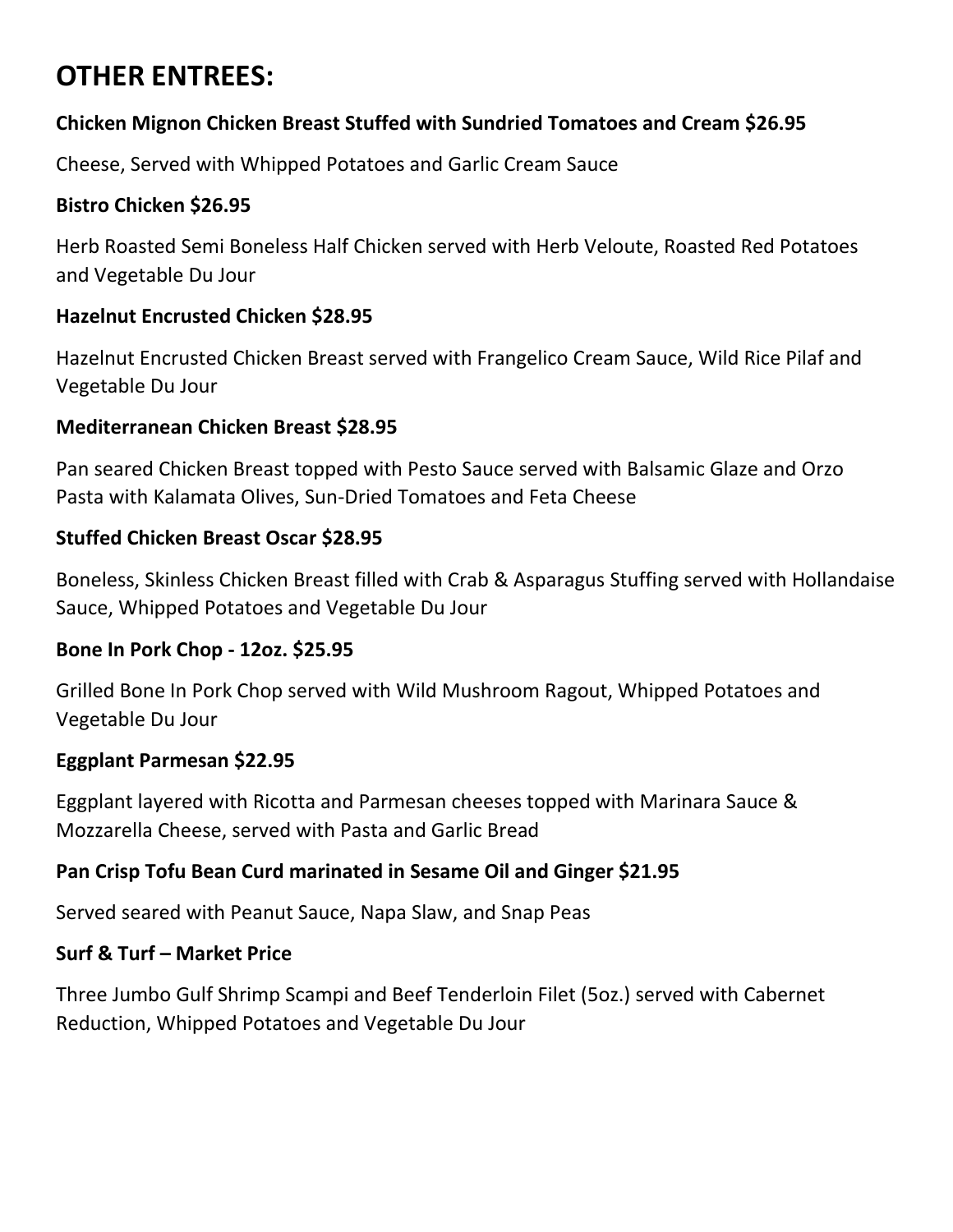# **BUFFET OPTIONS: (20 or More Guests)**

# *All Buffet Dinners include Dinner Rolls and Coffee.*

# **Pasta Buffet \$21.95**

Baked Ziti with Italian Sausage, Marinara Sauce and Mozzarella Cheese, Cavatappi Pasta with Pesto, Grilled Chicken Breast and Red Peppers, Cheese Tortellini with Vodka Sauce, Italian Style Salad and Garlic Bread

Cabernet Braised Beef Tips

Gravy

Roasted Pork Loin with Caramelized Onion

Add Alfredo Sauce to any pasta for an additional \$1.00

**Buffet #1: (Choose 2 Entrees, 1 Salad, 2 Sides) \$24.95** 

# **Buffet #2: (Choose 3 Entrees, 1 Salad, 3 Sides) \$27.95**

#### **Entrée Selections:**

Broiled Salmon with Dill Cream

Mahi Mahi with Pesto Sauce

Chicken Piccata

Herb Roasted Chicken (Bone-in)

# **From the Carvery: (add \$2 per person)**

Roasted Turkey Breast with Gravy

Pitt Ham with a Honey Glaze Roast

Beef Au Jus with Horseradish Cream

Add Carved Prime Rib Au Jus for an additional \$6 per person.

Add Carved Beef Tenderloin for market price.

#### **Salads:**

| House Salad with Balsamic Vinaigrette | Coleslaw     |
|---------------------------------------|--------------|
| Caesar Salad                          | Potato Salad |
| <b>Fruit Salad</b>                    | Pasta Salad  |